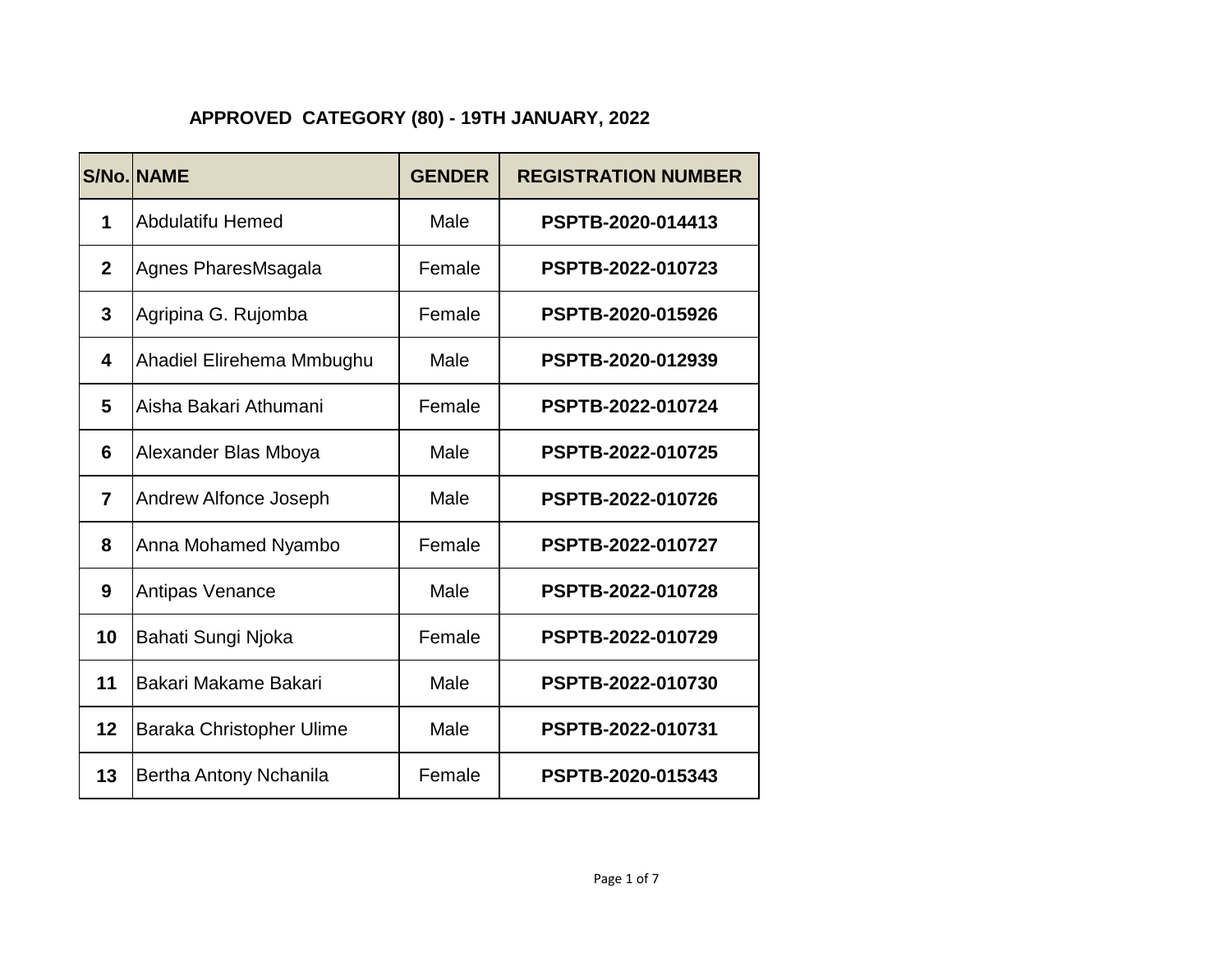|    | <b>S/No. NAME</b>              | <b>GENDER</b> | <b>REGISTRATION NUMBER</b> |
|----|--------------------------------|---------------|----------------------------|
| 14 | Clement Joseph Pallangyo       | Male          | PSPTB-2022-010732          |
| 15 | Costantino Agustus             | Male          | PSPTB-2020-017409          |
| 16 | Damasia Ndunguru               | Female        | PSPTB-2020-013785          |
| 17 | Daniel Amon                    | Male          | PSPTB-2022-010733          |
| 18 | <b>Doris Patrick Mniko</b>     | Female        | PSPTB-2020-015980          |
| 19 | Elineka Maleko                 | Female        | PSPTB-2020-015145          |
| 20 | <b>Emmanuel Allan Akili</b>    | Male          | PSPTB-2022-010734          |
| 21 | Ephraim Chawala                | Male          | PSPTB-2022-010735          |
| 22 | <b>Festo R Willa</b>           | Male          | PSPTB-2020-017468          |
| 23 | <b>Gabriel N Mwakipesile</b>   | Male          | PSPTB-2019-000997          |
| 24 | <b>Gasper Robert</b>           | Male          | PSPTB-2022-010736          |
| 25 | Gervas Seth                    | Male          | PSPTB-2022-010737          |
| 26 | <b>Godfrey Gaitano Crepine</b> | Male          | PSPTB-2022-010738          |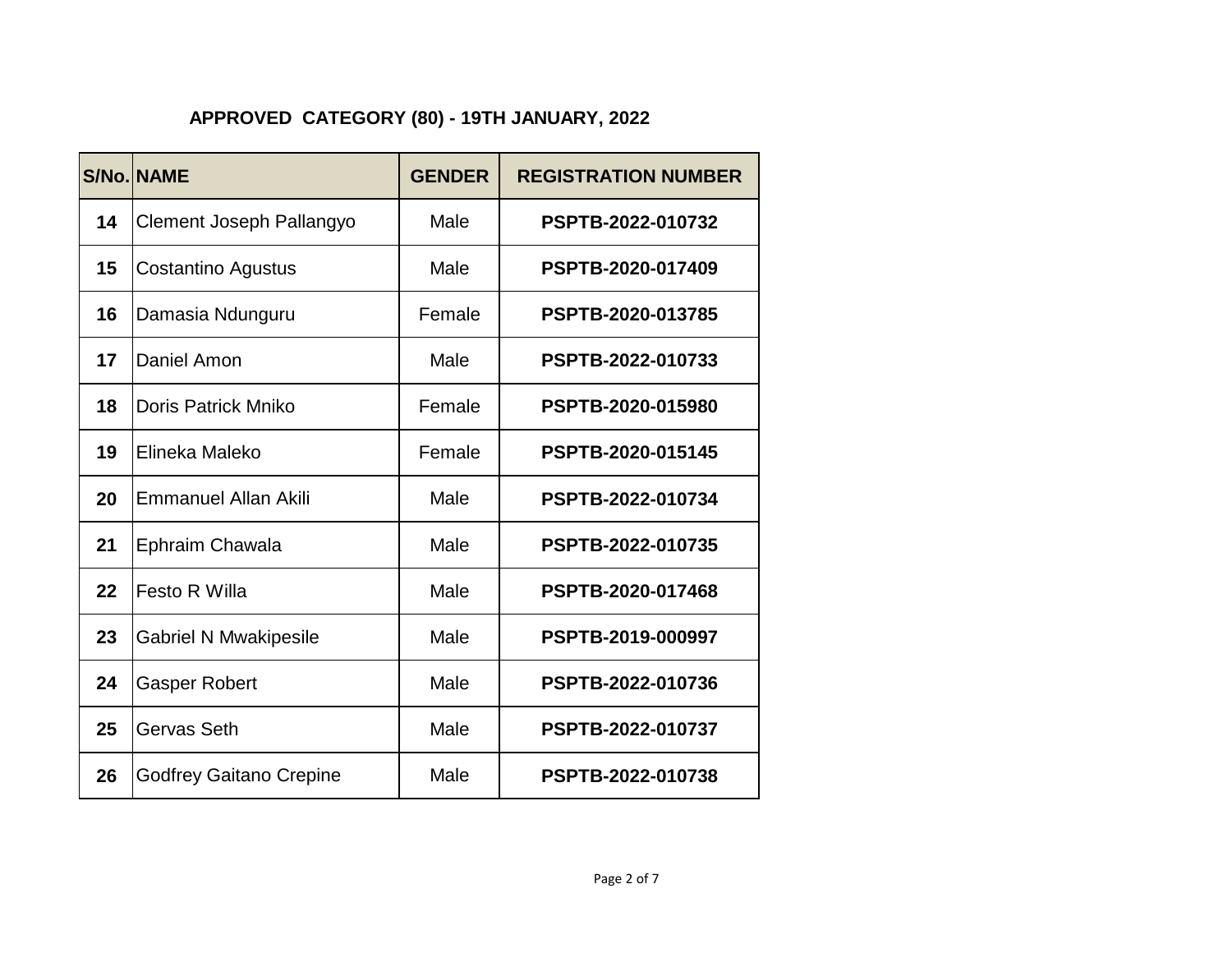|    | <b>S/No. NAME</b>           | <b>GENDER</b> | <b>REGISTRATION NUMBER</b> |
|----|-----------------------------|---------------|----------------------------|
| 27 | Godfrey Julius Bahati       | Male          | PSPTB-2022-010739          |
| 28 | Grace Brendile Moronda      | Female        | PSPTB-2022-010740          |
| 29 | Happygod Longino Tibenda    | Male          | PSPTB-2022-010741          |
| 30 | Hassan Said Mtinika         | Male          | PSPTB-2020-013910          |
| 31 | <b>Huncebertus Tizzy</b>    | Male          | PSPTB-2020-018367          |
| 32 | Immaculata Peter            | Female        | PSPTB-2022-010742          |
| 33 | Innocent Mustafa Kalinga    | Male          | PSPTB-2022-010743          |
| 34 | Irene Amati Chacha          | Female        | PSPTB-2022-010744          |
| 35 | Issa Saidi Hincha           | Male          | PSPTB-2022-010745          |
| 36 | <b>Jackson Pius Shirima</b> | Male          | PSPTB-2022-010746          |
| 37 | Jane Given Warioba          | Female        | PSPTB-2022-010747          |
| 38 | Jenipher Kuyunga            | Female        | PSPTB-2020-012987          |
| 39 | Jenipher Narsis Lubamba     | Female        | PSPTB-2022-010748          |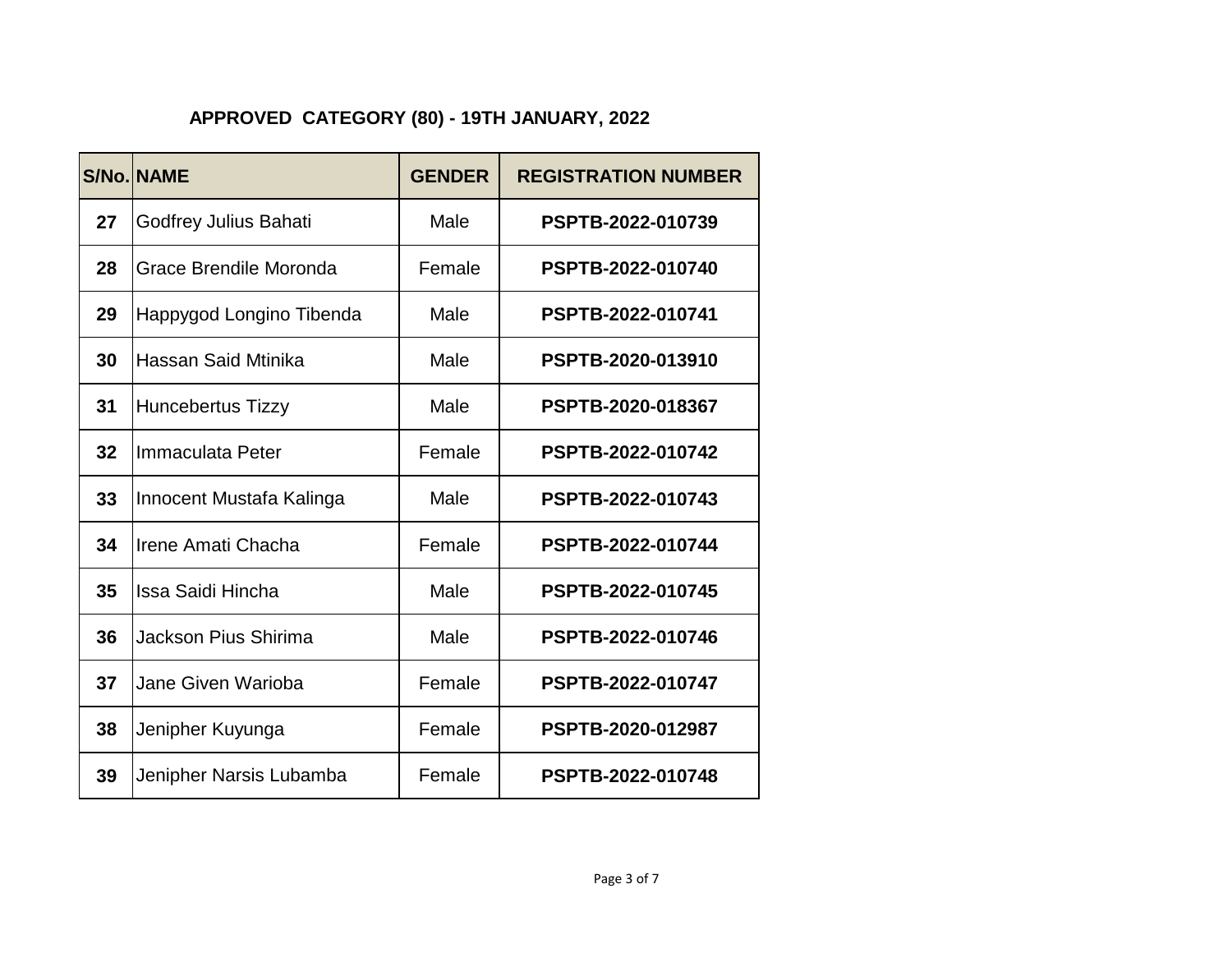|    | <b>S/No. NAME</b>           | <b>GENDER</b> | <b>REGISTRATION NUMBER</b> |
|----|-----------------------------|---------------|----------------------------|
| 40 | Jeniva Subira Gosbert       | Female        | PSPTB-2022-010749          |
| 41 | Joel Mtango                 | Male          | PSPTB-2022-010750          |
| 42 | John Benjamin Lema          | Male          | PSPTB-2022-010751          |
| 43 | John Severine Meela         | Male          | PSPTB-2022-010752          |
| 44 | Joshua Victor Kimambo       | Male          | PSPTB-2019-000933          |
| 45 | Julius Stephen Mkande       | Male          | PSPTB-2020-014074          |
| 46 | Julius Wenceslaus Mrindoko  | Male          | PSPTB-2022-010753          |
| 47 | Juma Salim                  | Male          | PSPTB-2020-015039          |
| 48 | Laurent F. Kapama           | Male          | PSPTB-2020-015667          |
| 49 | Lucia Anicetus Lyimo        | Female        | PSPTB-2022-010754          |
| 50 | Maganga Laurence Nyatega    | Male          | PSPTB-2022-010755          |
| 51 | Magoma Alloyce              | Male          | PSPTB-2020-012997          |
| 52 | Margaret Nsachriss Mwamwaja | Female        | PSPTB-2022-010756          |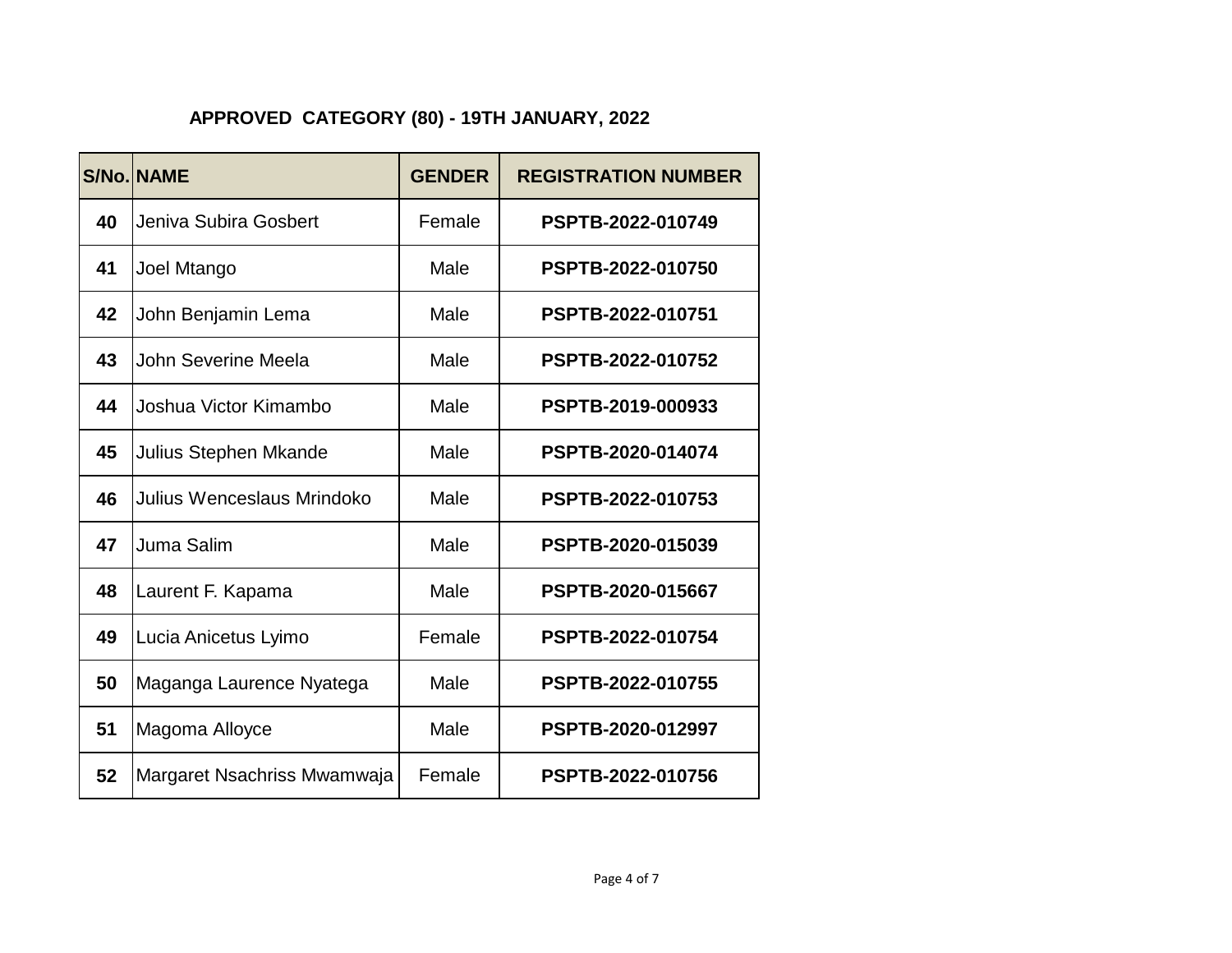|    | <b>S/No. NAME</b>       | <b>GENDER</b> | <b>REGISTRATION NUMBER</b> |
|----|-------------------------|---------------|----------------------------|
| 53 | Martha Mping'wa Bernard | Female        | PSPTB-2022-010757          |
| 54 | Martin Diyami           | Male          | PSPTB-2020-015701          |
| 55 | Maryam Ikolo Msuya      | Female        | PSPTB-2022-010758          |
| 56 | Minza Angel Mbelenge    | Male          | PSPTB-2022-010759          |
| 57 | Mohamed Juma            | Male          | PSPTB-2022-010760          |
| 58 | Monica Kamatele         | Female        | PSPTB-2022-010761          |
| 59 | Nakaji Melayeki         | Female        | PSPTB-2020-015063          |
| 60 | Nancy Julius Kallambo   | Female        | PSPTB-2020-014783          |
| 61 | Ngero Lyasi Birungo     | Male          | PSPTB-2022-010762          |
| 62 | Noela Boniface          | Female        | PSPTB-2022-010763          |
| 63 | Obeth Elisha Mwasabwite | Male          | PSPTB-2022-010764          |
| 64 | Onesmo Deus Kayanda     | Male          | PSPTB-2022-010765          |
| 65 | Perpetua Ngasa          | Female        | PSPTB-2020-013595          |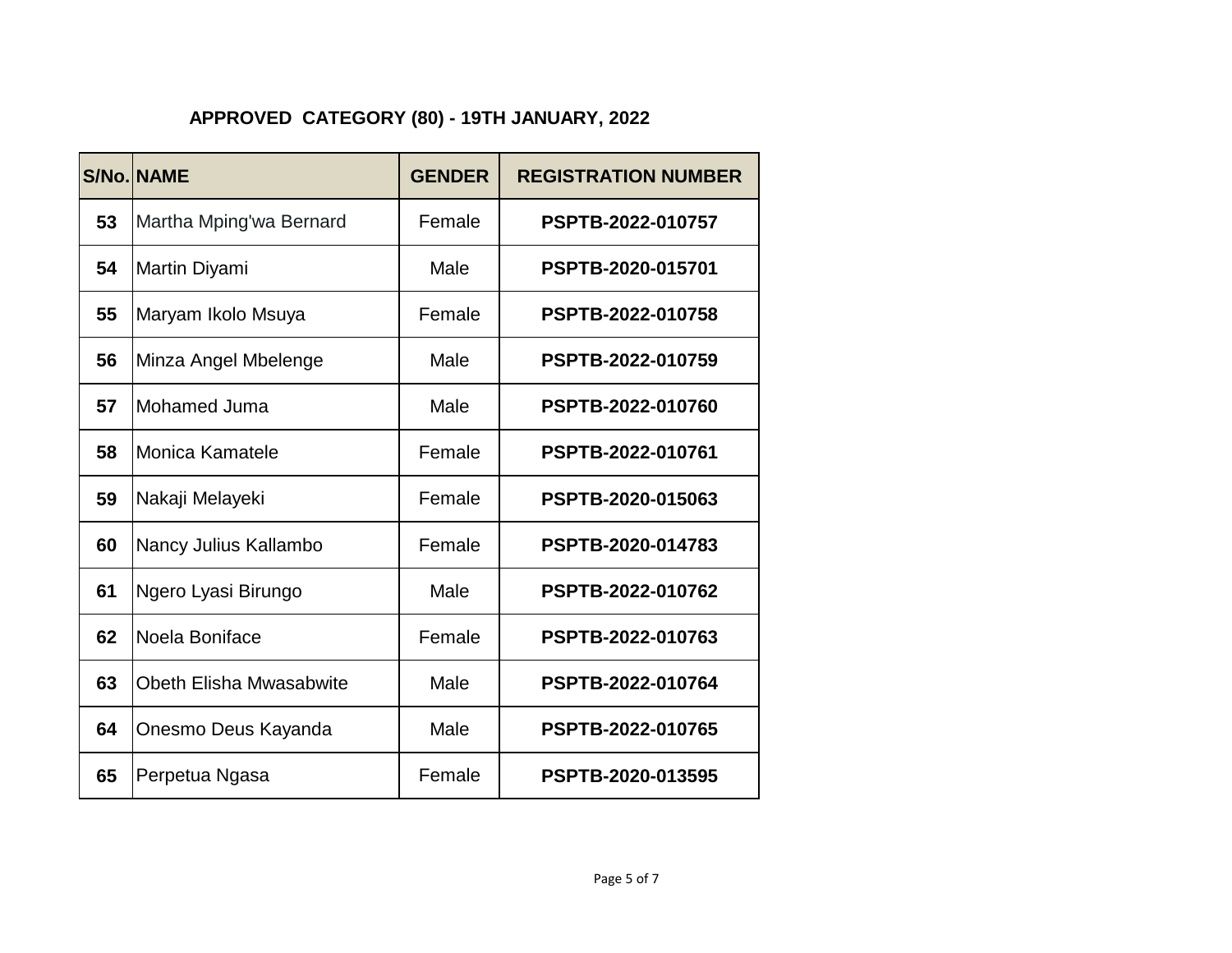|    | <b>S/No. NAME</b>        | <b>GENDER</b> | <b>REGISTRATION NUMBER</b> |
|----|--------------------------|---------------|----------------------------|
| 66 | Rebecca Raymond          | Female        | PSPTB-2022-010766          |
| 67 | Rehema Shabani Chamshama | Female        | PSPTB-2020-014833          |
| 68 | Rehema Zurara Mfumwa     | Female        | PSPTB-2022-010767          |
| 69 | Robert J. Soko           | Male          | PSPTB-2020-014260          |
| 70 | Rosemary John            | Female        | PSPTB-2022-010768          |
| 71 | Saddam Salum Zahran      | Male          | PSPTB-2019-000994          |
| 72 | Saida Pascal Balua       | Female        | PSPTB-2020-015837          |
| 73 | Sayuni Mathias Mollel    | Female        | PSPTB-2022-010769          |
| 74 | Selemani Hamisi Kilima   | Male          | PSPTB-2019-000956          |
| 75 | Shose Jonas Timothy      | Female        | PSPTB-2022-010770          |
| 76 | <b>Stephen Charles</b>   | Male          | PSPTB-2020-014237          |
| 77 | Veronica Mgambi Inyasi   | Female        | PSPTB-2020-017296          |
| 78 | Vicky Emmanuel Mwaipaja  | Female        | PSPTB-2022-010771          |